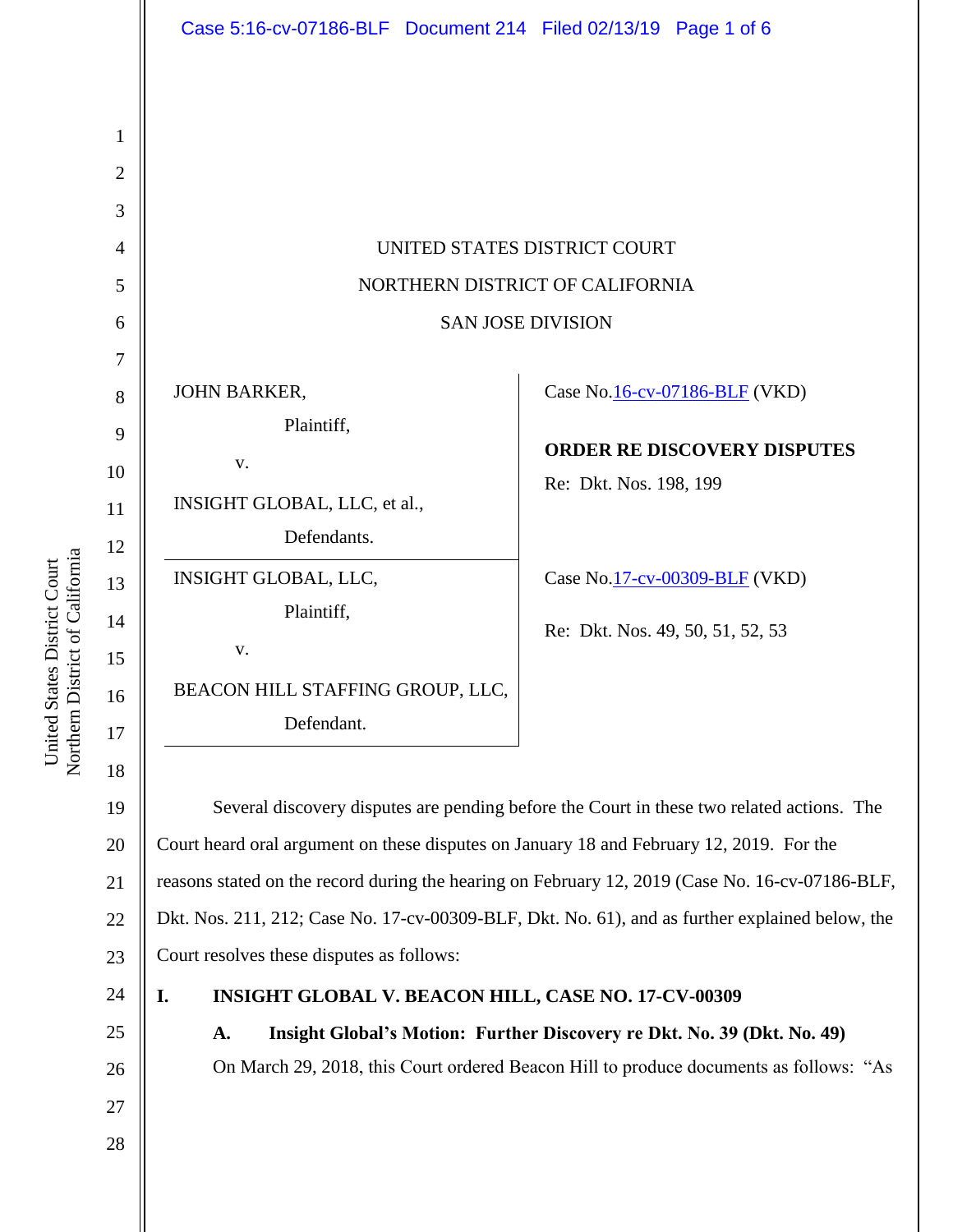## Case 5:16-cv-07186-BLF Document 214 Filed 02/13/19 Page 2 of 6

to the Sacramento-area office of each company listed on Schedule  $A^1 \dots$ , Beacon Hill shall

2 produce ESI sufficient to identify the following:

3 4 5 6 7 8 9 10 11 12 13 14 15 16 17 18 19 20 21 22 1. The date when any Beacon Hill San Francisco or Sacramento office employee first had contact with that customer. 2. The date when any Beacon Hill employee first had contact with that company at one or more of its other offices. 3. The date when any Beacon Hill San Francisco or Sacramento office employee first met with a hiring manager of the customer. 4. The date Beacon Hill first received a requisition from the customer to fill a temporary staffing need. 5. The date Beacon Hill first earned revenue from the customer. 6. The date Beacon Hill first received a staffing requisition from one or more other offices of the company. 7. The date Beacon Hill first earned revenue from one or more other offices of the company." Dkt. No. 39 at 4. Beacon Hill has produced documents Bates numbered Barker-000257 through 000288 pursuant to this order. Insight Global says that it cannot glean the information it needs from the documents alone. No later than February 26, 2019, Beacon Hill must serve a written explanation that provides the answers to each of these seven queries, with an attestation by both the person who provides the information on behalf of Beacon Hill and Beacon Hill's counsel, in the form required for interrogatory responses in Rule 33(b)(5). Beacon Hill's written response may refer to and rely on its document production, so long as the responsive information is clearly described. **B. Beacon Hill's Motion: Discovery re Damages (Dkt. No. 50)**

23 24 25 26 Insight Global objects that the discovery Beacon Hill seeks in the interrogatories at issue is premature or the subject of expert discovery. These objections are not well taken, particularly at this stage of the case. In addition, while the Court appreciates that Insight Global may not have all the information necessary to provide a complete answer to a particular interrogatory, it may not

27

 $\overline{a}$ 

28

1

<sup>&</sup>lt;sup>1</sup> "Schedule A" is a list of 17 Insight Global customers in the Sacramento area, described more fully in Dkt. No. 39.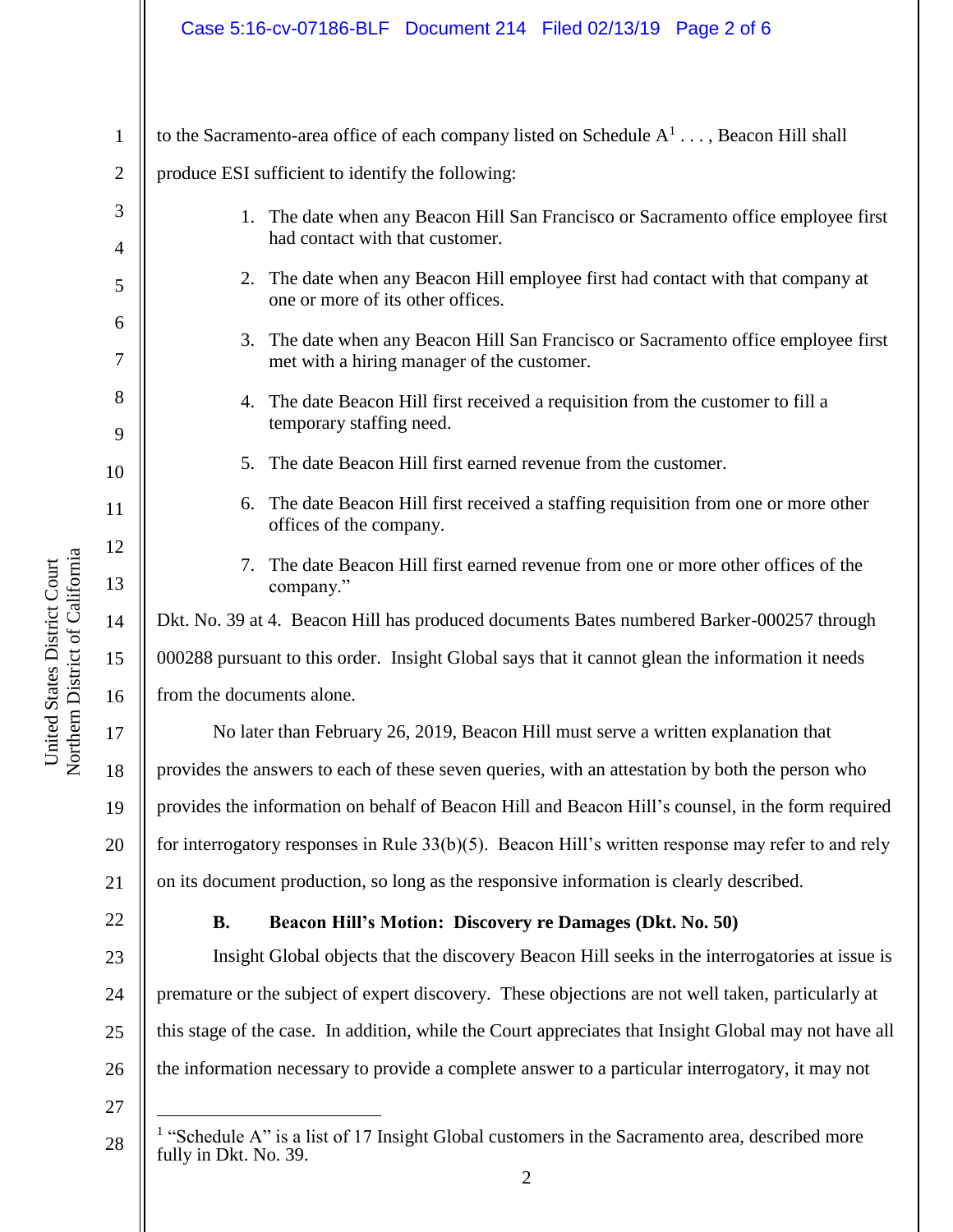### Case 5:16-cv-07186-BLF Document 214 Filed 02/13/19 Page 3 of 6

avoid answering on that basis as to information that it does have. No later than February 26, 2019, Insight Global must serve amended responses to the Beacon Hill Interrogatories Nos. 5, 6, 7, 8, 9, 10, 11, 12, 13, 14, 15, 16, 18, 20, 21, 22, 23 and 24. 2

Beacon Hill's Request for Admission No. 7 asks Insight Global to admit that it has not lost any customers as a result of actions by Beacon Hill alleged in the complaint. The Court overrules Insight Global's "vague and ambiguous" objection. Insight Global must answer this request in compliance with Rule  $36(a)(4)$ , including, where appropriate, specifying which portions are admitted or denied, and which portions must be otherwise qualified. Insight Global's amended response must be served no later than February 26, 2019.

The Court denies the remainder of Beacon Hill's motion, including the portion of the discovery letter brief regarding Mr. Barker's Interrogatory No. 13 and Requests for Production Nos. 14, 17-20, 40, 46, 65 and 66.

13

14

15

16

17

18

19

20

21

22

1

2

3

4

5

6

7

8

9

10

11

12

### **C. Beacon Hill's Motion: Discovery re Trade Secrets (Dkt. No. 51)**

The Court overrules Insight Global's objections to Beacon Hill's Interrogatory No. 1. Insight Global must amend its response to this interrogatory to identify with reasonable particularity the trade secrets at issue. The amended response must avoid qualifying language, such as "including but not limited to," and must avoid general, categorical descriptions, such as "non-public financial and business information about Insight Global and its employees." Where specific documents contain the alleged trade secrets, Insight Global may refer to a specific document or portion of a document in formulating its responses, so long as the trade secret is described with reasonable particularity. Insight Global must amend its answers to Interrogatories Nos. 2 and 3 as appropriate, in view of its amendments to Interrogatory No. 1.<sup>3</sup> Insight Global's

23

 $\overline{a}$ 

26 27 28 <sup>3</sup> This order is based on the discovery responses attached to the joint submission in Case No. 17cv-00309, Dkt. No. 51. Insight Global advises the Court that it has already served amended responses to all three interrogatories. As those amended responses are not before the Court, this Court expresses no opinion regarding whether those responses are sufficient.

Northern District of California Northern District of California United States District Court United States District Court

<sup>24</sup> 25  $2$  This order is based on the discovery responses attached to the joint submission in Case No. 17cv-00309, Dkt. No. 50. Insight Global advises the Court that it has already served amended responses to most of the interrogatories at issue. As those amended responses are not before the Court, this Court expresses no opinion regarding whether those responses are sufficient.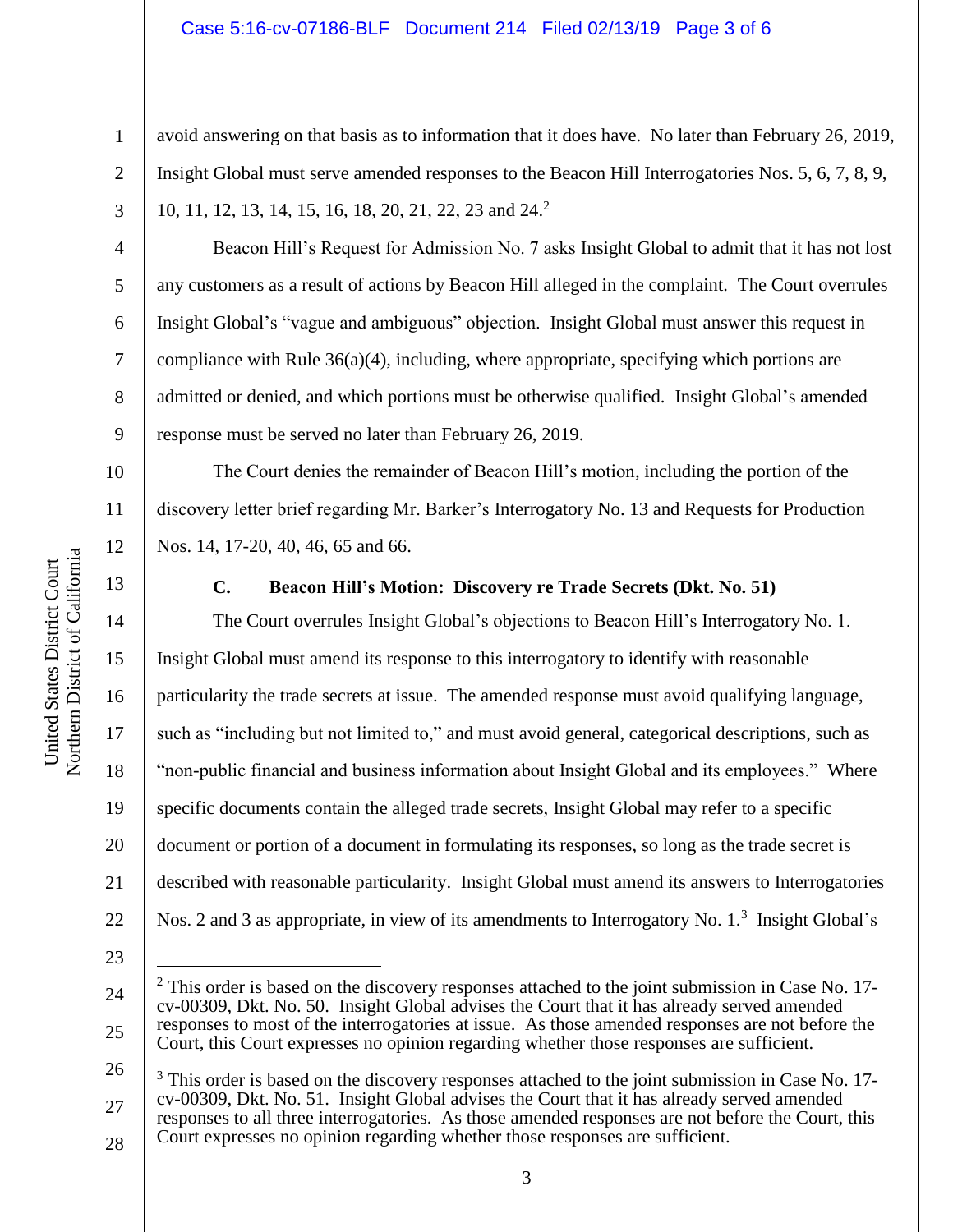amended responses must be served no later than February 26, 2019.

2 3

4

5

6

7

8

9

10

11

12

13

14

15

16

1

# **D. Barker's Motion: Documents Cited in Interrogatories (Dkt. No. 52)**

## **1. Interrogatory answers**

Insight Global's answers to Mr. Barker's Interrogatories Nos. 6, 14, 16 and 18 rely in whole or in part on references to documents that are not identified with any specificity. Insight Global must amend its answers to these interrogatories. To the extent Insight Global wishes to rely on citation to documents in its answers, those answers must comply with Rule 33(d). These amendments must be served no later than February 26, 2019.

# **2. Document production**

Mr. Barker objects to the form of Insight Global's document production. The production at issue consists of electronically stored information (ESI), and was produced without metadata or other indicia reflecting how it was kept in the usual course of business. The documents were not organized and labeled to correspond to Mr. Barker's document requests. Insight Global advises the Court that, before the parties' joint submission, it provided a detailed index for its production, and that after the joint submission, it provided a log that describes by category all of the documents Insight Global has produced to date.

17 18 19 20 21 22 23 24 25 26 Mr. Barker's document requests to Insight Global ask that ESI be "printed out and provided, or produced in native electronic format." Dkt. No. 52 at 11 (Ex. 1), 31 (Ex. 2). In its written responses to these document requests, Insight Global did not object to the form of production demanded. A party must produce documents as they are kept in the in the usual course of business or must organize and label them to correspond to the categories in the document request. Fed. R. Civ. P.  $34(b)(2)(E)(i)$ . With respect to electronically stored information, if a request for production of documents does not specify the form of production, a party must produce it in a form or forms in which it is ordinarily maintained or in a reasonably usable form or forms. Fed. R. Civ. P. 34(b)(2)(E)(ii). Insight Global appears not have complied with these requirements, although it contends that its post-production index/log does comply with Rule 34(b).

27 28 The parties appear not to have discussed the form of production of ESI, even though Rule 26(f)(3)(C) specifically requires counsel to discuss these matters as part of the initial conference of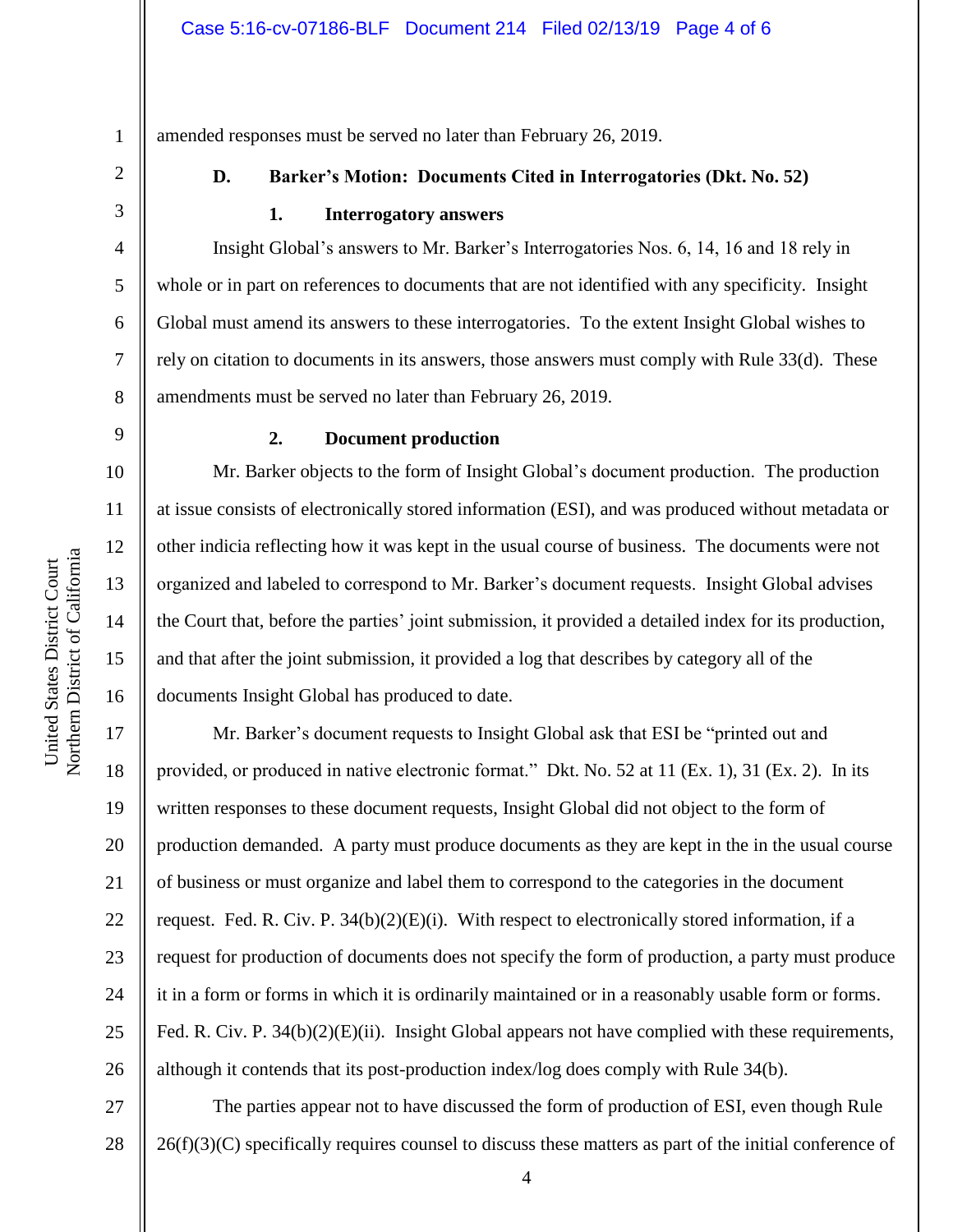Northern District of California Northern District of California United States District Court United States District Court

1

2

3

4

5

6

7

8

9

10

11

12

13

14

15

16

17

18

19

21

22

23

24

25

26

27

counsel. And Mr. Barker has waited until very late in the discovery process, after Insight Global's production of ESI is complete, to bring the matter to the Court's attention. In view of these circumstances, the Court directs the parties to confer specifically about the form of production of their respective documents, particularly ESI, keeping in mind that the obligations imposed by Rule 34 are mutual. With respect to Insight Global's document log, the parties shall confer further regarding whether it sufficiently remedies the problems outlined in their joint submission. The parties are strongly encouraged to reach a practical resolution to this issue. Any remaining dispute regarding the form of production of documents, including ESI, may be brought to the Court's attention by a further joint submission.

# **E. Barker/Beacon Hill Motion: Further Rule 30(b)(6) Deposition of Insight Global re Damages (Dkt. No. 53)**

Insight Global shall produce a corporate representative(s) to testify regarding previously noticed Rule 30(b)(6) deposition topics directed to Insight Global's damages claims, but such deposition shall be limited to two categories of documents and information: (1) damages-related documents produced by Insight Global on or after October 19, 2018, and (2) new information provided by Insight Global in the Court-ordered amendments to its answers to the interrogatories and request for admission that are the subject of the Court's ruling on Dkt. No. 50, above. This further deposition will be limited to three hours. The parties shall confer regarding a mutually agreeable date and location, keeping in mind the Court's guidance regarding the expectation of professional courtesy in the scheduling of depositions.

20

# **II. BARKER V. INSIGHT GLOBAL, CASE NO. 16-CV-07186**

# **A. Insight Global Motion: Further Deposition of Barker (Dkt. No. 198)**

Insight Global may depose Mr. Barker regarding the contents of the 24 documents produced by Beacon Hill pursuant to the Court's December 13, 2018 order in Case No. 17-00309, Dkt. No. 46. The deposition may include questions about different or inconsistent statements, if any, that Mr. Barker may have made regarding the subject matter contained in the 24 documents. If, in his earlier deposition, Mr. Barker was asked about the subject matter contained in the 24 documents and instructed not to answer on grounds of privilege, he may be asked such questions

28